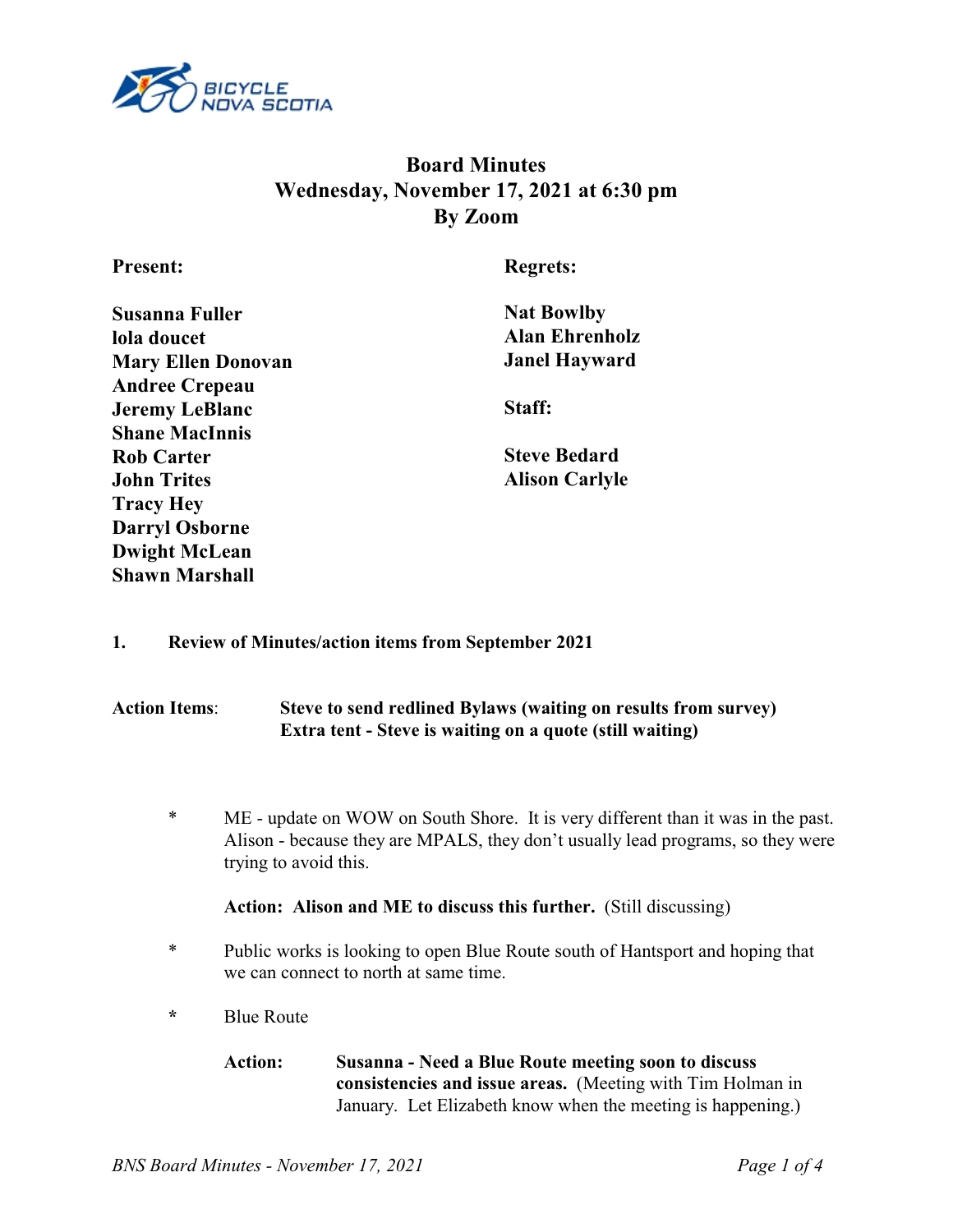**\*** CBRM - Andree - 10 k of trail on prov land (Maryann Corbett Trail) should be open.

Should have committee meetings in advance of Blue Route meetings to discuss things beforehand.

### **Action: Alison thinks should have a internal meeting**. **Mid-November.** (Still Pending)

\* Need to create Brunello Committee -

**Action: Lorenzo will hook us up with GM and Chris** (Susanna going to chat with him

\* Meeting w/ Tim Holman. Before new act, she wants us to get a meeting with Environment Minister, and push to have active transportation as part of the new Enviro Goals and Sustainable Development. ME is willing to attend

| <b>Action:</b> | Letter to Tim Holman             |
|----------------|----------------------------------|
|                | Letter to Scott Farmer (pending) |

**\*** Bicycle course at NSCC

Shawn shared link to Winter Borne bike program. www.winterbornebikes.com

**Action: Steve is going to talk to NSCC and follow up on the course.** (Steve will get some data and then follow up with Jamus Dorey)

**\*** Hangtags (Steve is still working on this)

#### **2. Standing items (Budget, New Proposals/Funding, Staff Reports)**

Jeremy - Are we eligible tax rebates? He is working through the Tax act to see if we fit the criteria.

Thanks to Jeremy and Steve who worked on the financials.

#### **CCH/NSPPI**

It's a reevaluation year - so these monthly financials bump us up to the next tier.

**Action Item**: look over what we need to do to go up to the next Tier. (Susanna, Alison, Steve, lola)

**Funding** - need to figure out what we need so that we fit their criteria

**Connect2** - didn't get any of them. Alison is going to follow up with Ben Buckwold.

Going to see if the booklet revision can be funded through a different program since it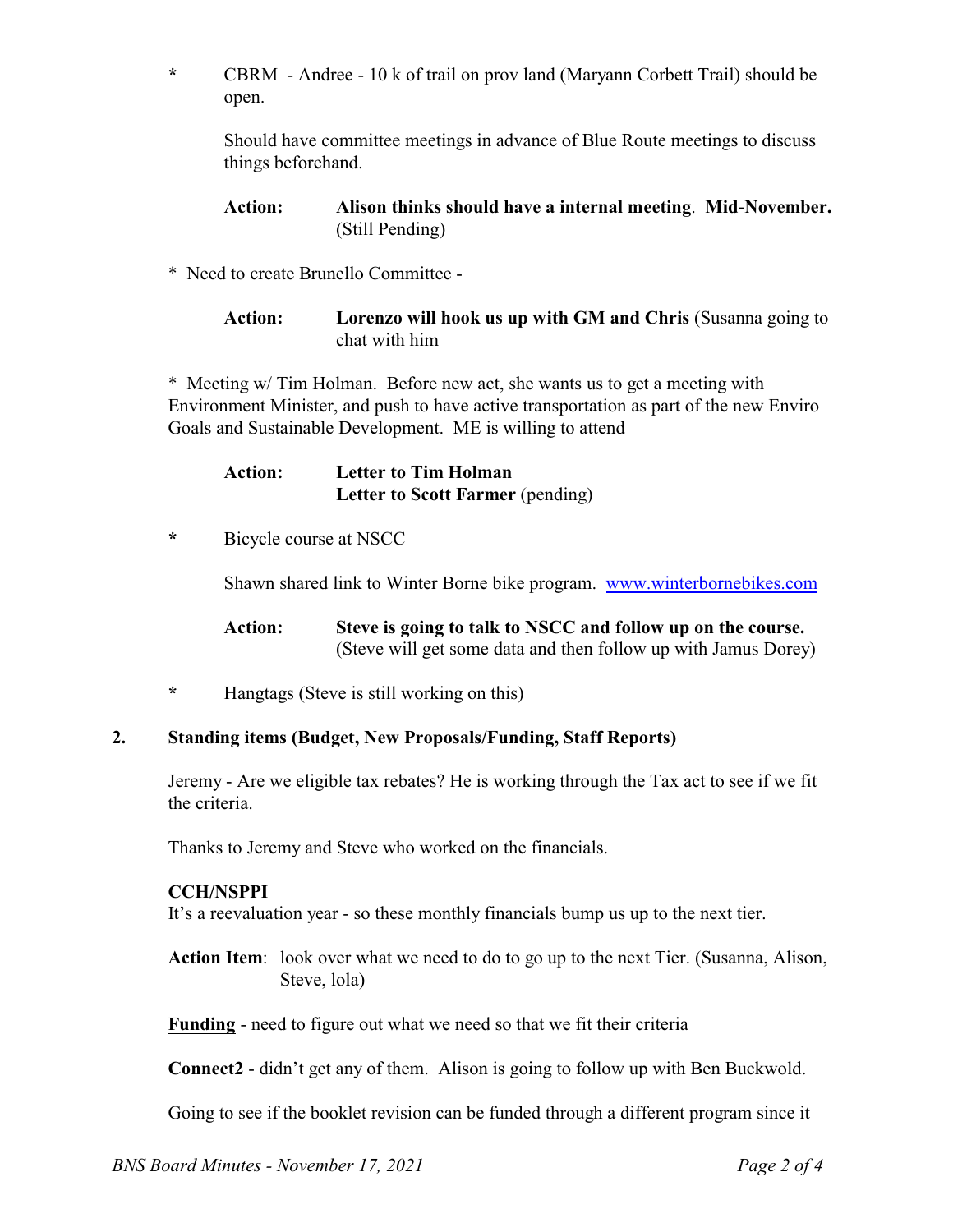already exists.

Pop up materials - will see if they can be funded directly

Equipment for Trail Monitoring - looking into further. Strange that they didn't fund this as it is equipment that Dept of Energy uses to make decisions.

**Quantifying cyclists** - we really need baseline information to see how we shift people's behaviour.Need the government to either take over data collection, or provide us with funding to get counters to be spread over the province. (Kim Maslin - Highways)

**Survey** - Steve sent out a survey.

**Action: everyone fill it out**

## **3. Cycling Canada Congress review** (lola)

CX Nats **Grassroots** Atlantic Provinces collaborations - racing/resources Coaching opportunities

Membership Drive - what would it take to make it easier for people to join? QR codes.

Website needs work - based on WordPress, being completely redone with Joomla. CGI can also talk to Zone 4 about their interface.

### **4. Climate plan for the province (Susanna)**

Will talk with Tim Holman about this.

## **5. Strategic Plan; AGM and Board Positions**

#### **Strat Plan**

Haven't done this yet. We need two or 3 board members to work on this. Need for AGM.

Mission statement and 5 general objectives.

*Building a culture of cycling and building spaces for cycling.* 

#### **Action: Alison to send it out again**

## **AGM**